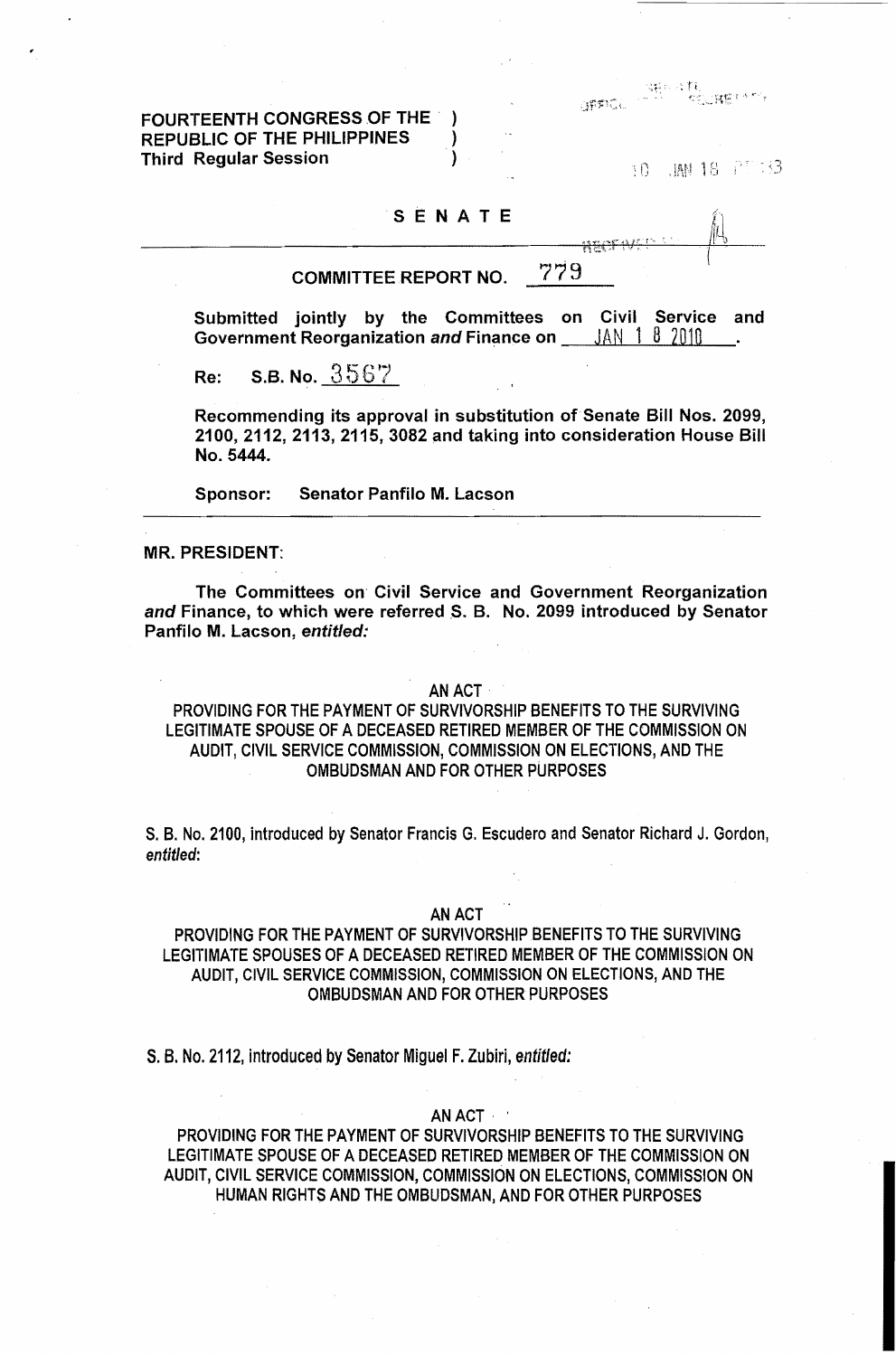S. B. No. 2113, introduced by Senator Manuel "Lito" M. Lapid, entitled:

#### AN ACT

## PROVIDING FOR THE PAYMENT OF SURVIVORSHIP BENEFITS TO THE SURVIVING LEGITIMATE SPOUSE OF A DECEASED RETIRED MEMBER OF THE COMMISSION ON AUDIT, CIVIL SERVICE COMMISSION, COMMISSION ON ELECTIONS, AND THE OMBUDSMAN AND FOR OTHER PURPOSES

S. B. No. 2115, introduced by Senator Manny Villar, entitled:

#### AN ACT

PROVIDING FOR THE PAYMENT OF SURVIVORSHIP BENEFITS TO THE SURVIVING LEGITIMATE SPOUSES OF A DECEASED RETIRED MEMBER OF THE COMMISSION ON AUDIT, CIVIL SERVICE COMMISSION, COMMISSION ON ELECTIONS AND THE OMBUDSMAN AND FOR OTHER PURPOSES

S. B. No. 3082, introduced by Senator Antonio F. Trillanes, entitled:

## AN ACT

PROVIDING FOR THE PAYMENT OF SURVIVORSHIP BENEFITS TO THE SURVIVING LEGITIMATE SPOUSE OF A DECEASED RETIRED MEMBER OF THE COMMISSION ON AUDIT, CIVIL SERVICE COMMISSION, COMMISSION ON ELECTIONS, OMBUDSMAN AND THE PROFESSIONAL REGULATION COMMISSION, AND FOR OTHER PURPOSES

and taking into consideration House Bill No. 5444, introduced by Representatives Mitra, Alvarez (A.), Escudero, Lagman and Codilla, per Committee Report No. 1498, entitled:

### AN ACT

# GRANTING SURVIVORSHIP BENEFITS TO THE SURVIVING LEGITIMATE SPOUSE OF DECEASED RETIRED MEMBER OF THE COMMiSSION ON AUDIT, CIVIL SERVICE COMMISSION, COMMISSION ON ELECTIONS AND THE OMBUDSMAN, AND FOR OTHER PURPOSES

have considered the same and have the honor to report them back to the Senate, with, the recommendation that the attached bill, Senate Bill No.  $\frac{0.057}{0.000}$ , prepared by the Committees, entitled:

"AN ACT PROVIDING FOR THE PAYMENT OF SURVIVORSHIP BENEFITS TO THE SURVIVING LEGITIMATE SPOUSE OF A DECEASED RETIRED MEMBER OF THE COMMISSION ON AUDIT, CIVIL SERVICE COMMISSION, COMMISSION ON ELECTIONS, AND THE OMBUDSMAN AND FOR OTHER PURPOSES"

be approved in substitution of Senate Bill Nos. 2099, 2100, 2112, 2113, 2115, 3082 and taking into consideration House Bill No. 5444, with Senators Lacson, Escudero, Gordon, Zubiri, Lapid, Villar and Trillanes IV as authors thereof.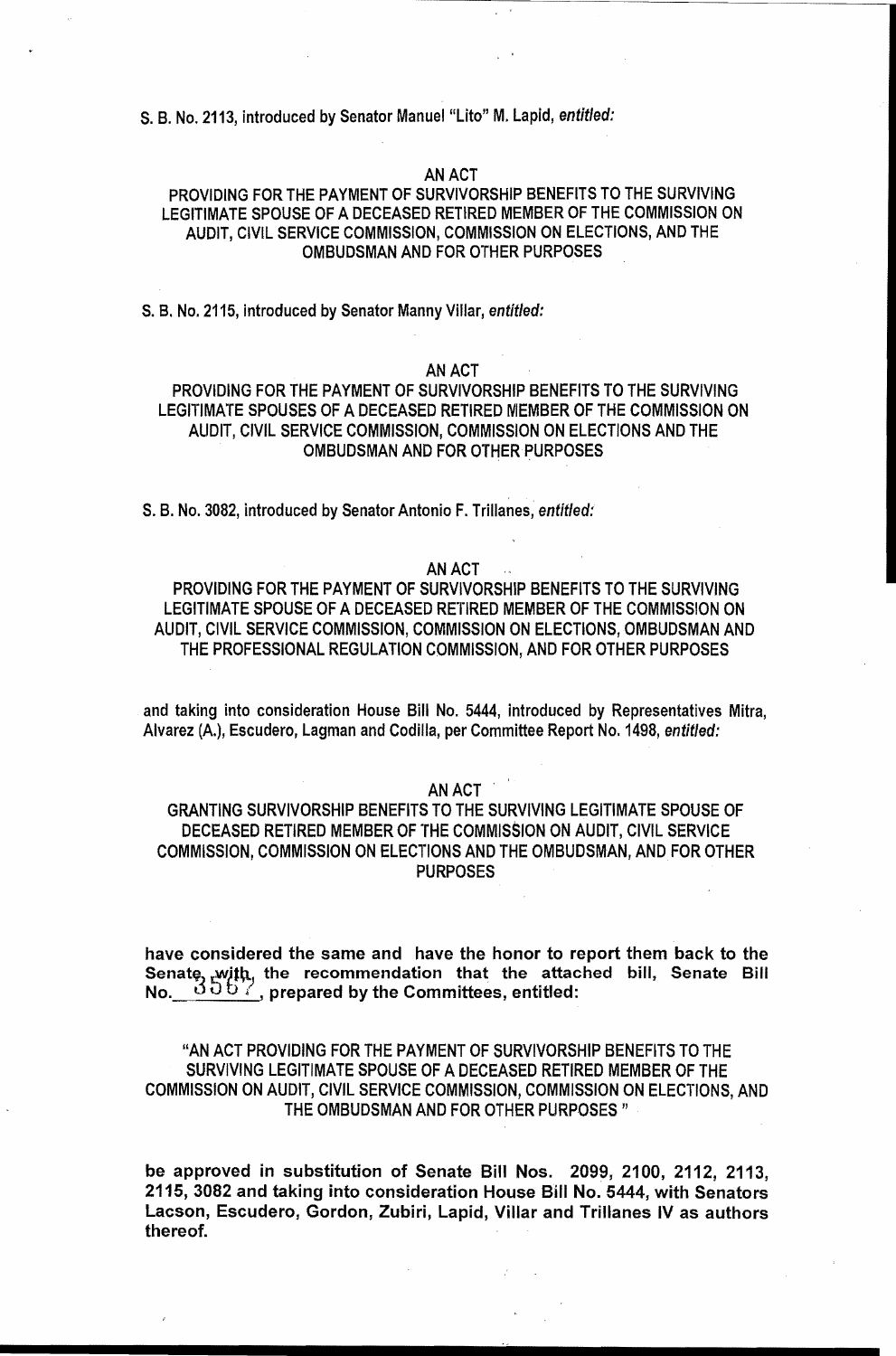# **Respectfully submitted:**

**F. TRILI** 

**ANES IV ANTONIC** Chairman, Committee on Civil Service and Government Reorganization

M. LACSON

Acting Chairman, Committee on Civil Service and Government Reorganization

EDGARDO J. ANGARA

Chairman, Committee on Finance

**MEMBERS:** 

ALAN PETER S. CAYETANO Committee on Civil Service and Government Reorganization Committee on Finance

**FRANCIS G. ESCUDERO** 

Committee on Civil Service and Government Reorganization

**RICHARD J. GORDON** 

Committee on Civil Service and Government Reorganization Committee on Finance

Winterpretecte

**MAR ROXAS** Committee on Finance

**RODOLFO G. BIAZON** Committee on Finance

**M.A. MADRIGAL** Committee on Finance

PIA S. CAYETANO Committee on Finance **MANNY VILLAR** Committee on Civil Service and Government Reorganization Committee on Finance

REVILLA, JR. inance

**LOREN B. LEGARDA** Committee on Finance

**BENIGNO S, AQUINO III Committee on Finance** 

**FRANCIS N. PANGILINAN** Committee on Finance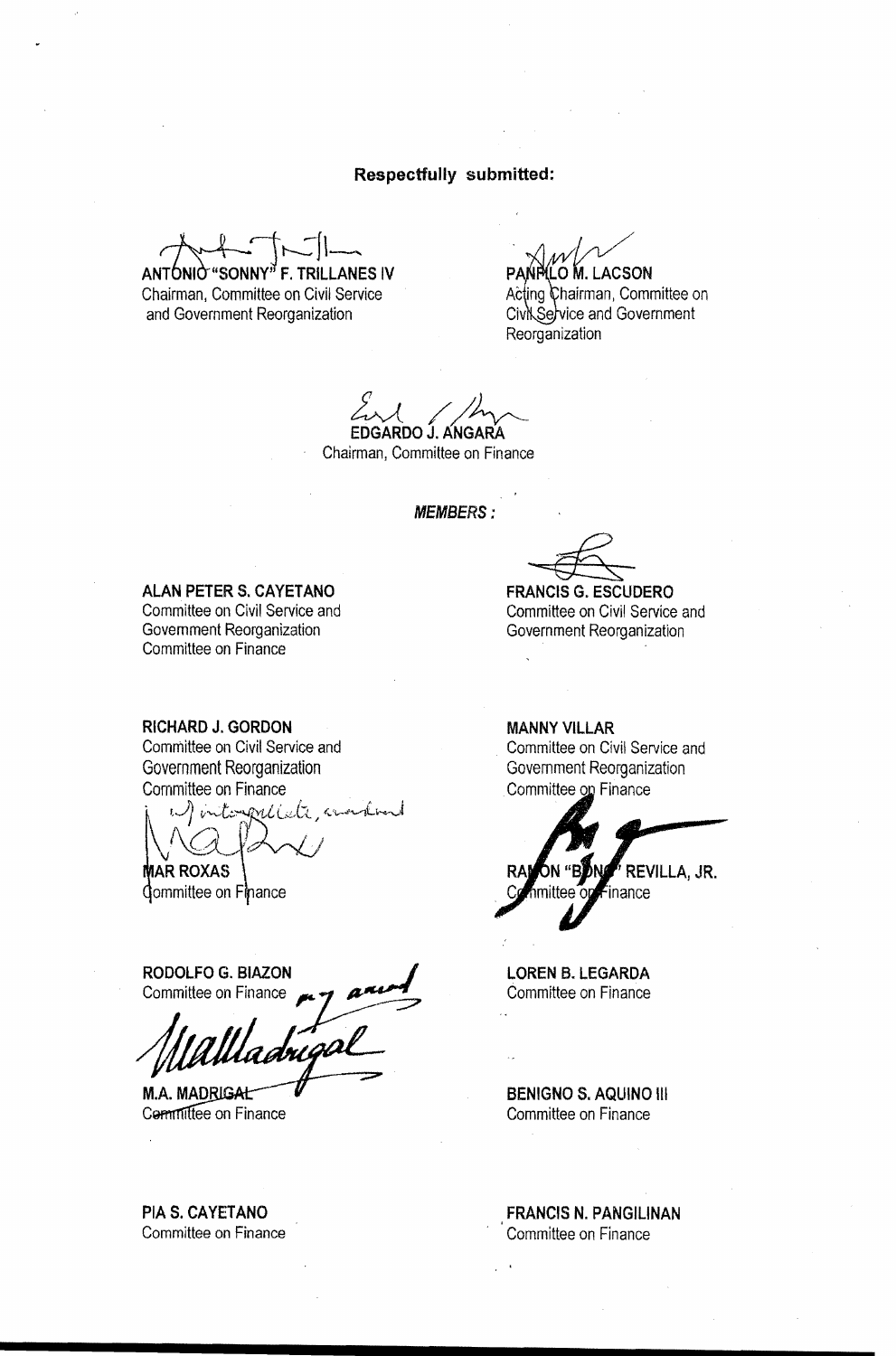

**EX-OFFICIO MEMBERS;** 

**JINGGOY EJERCITO ESTRADA**  Senate President Pro-Tempore

MIGUEL F. ZUBIRI

Majority Floor Leader

 $\overline{\mathscr{W}}$  for

**AQU INO Q. PIMENTEL, JR.**  Minority Floor Leader

**HON. JUAN PONCE ENRILE**  Senate President Senate of the Philippines Pasay City